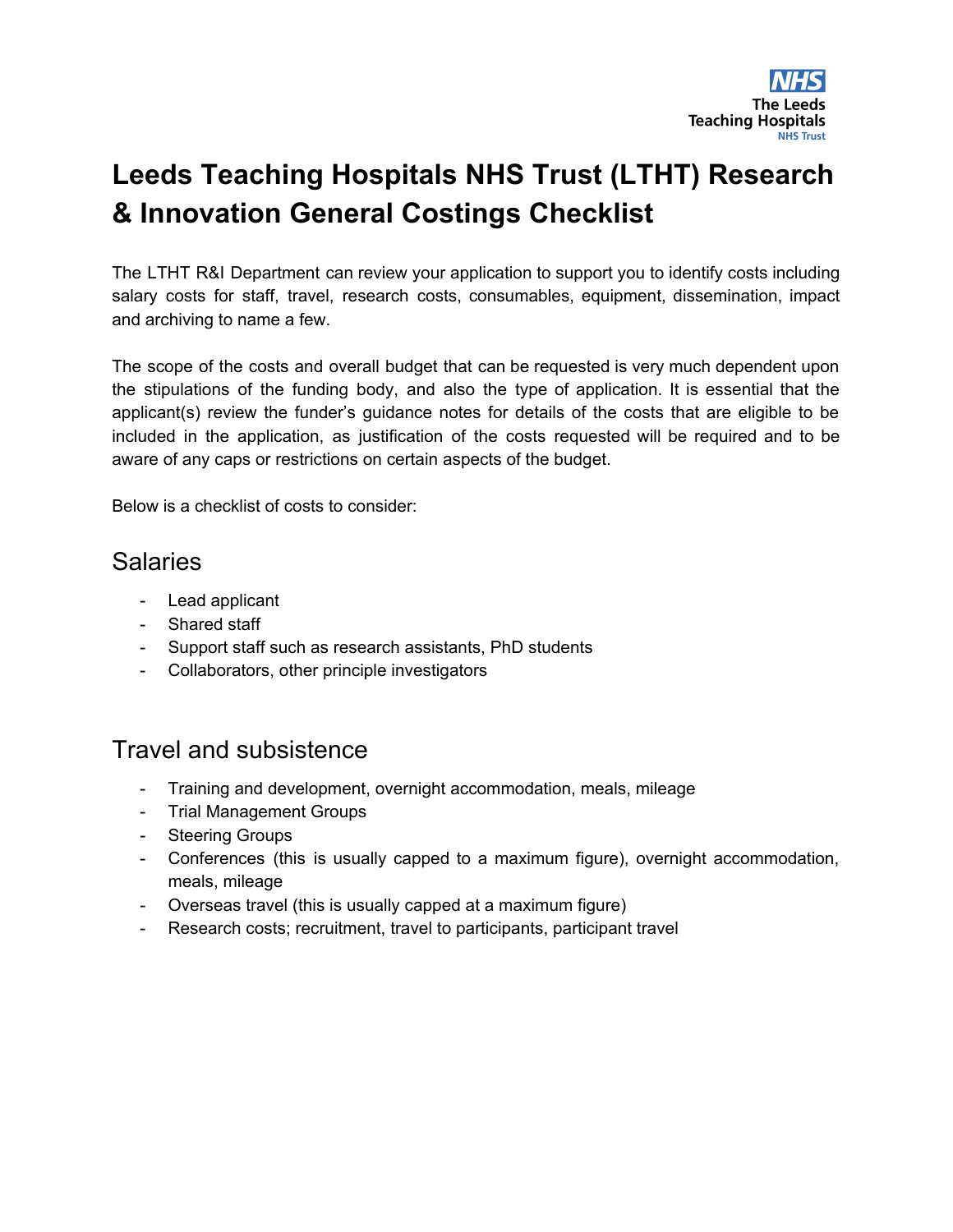# Equipment

- IT such as a laptop or high spec computer
- Research specific equipment

#### **Consumables**

- Research specific consumables associated with carrying out the proposed research
- Printing, postage, photocopying
- Transcription

## Patient Public Involvement

Typically, this section of the budget includes out of pocket expenses, payment for time and any relevant training and involvement in supporting the PPI elements of the grant application.

- Focus groups
- Travel, subsistence, room bookings
- Collaborative dissemination

INVOLVE have produced a number of useful payment-related resources which can be found [here:](http://www.invo.org.uk/resource-centre/payment-and-recognition-for-public-involvement/)

## Training and Development

If you are applying for a fellowship award, there will be a section of the budget to include costs for training and development.

- Short courses & workshops
- MSc modules
- Leadership courses
- Tuition fees (PhD level)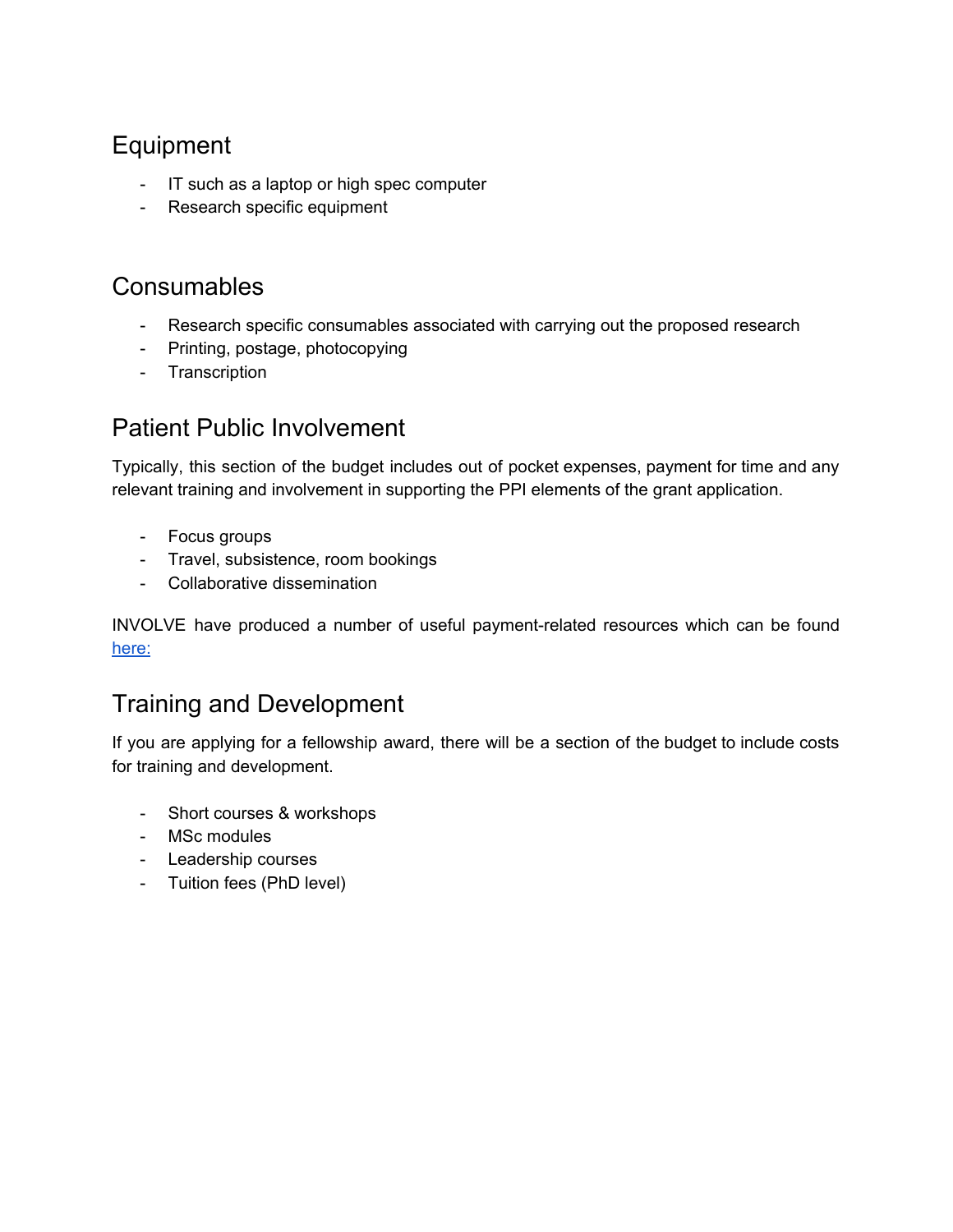# Other Direct Costs

These are costs, not identified elsewhere within the budget, that are specifically attributed to the research. For example, the use of research facilities, external consultancy costs, computer licensing costs.

- LTHT, NIHR Clinical Research Facility costs
- Clinical Trials Unit associated costs
- Open access publication costs
- Other dissemination activities
- Archiving costs

# NHS Support and Treatment costs

It is important that you consider NHS Support and Treatment costs and discuss them with the NHS bodies or providers of NHS services involved. A cost attribution tool has been created by the Health Research Authority (HRA) in partnership with charity funders and research sponsors. This is to ensure that the attribution of study activities complies with the Department of Health and Social Care Guidance on [Attributing](https://www.gov.uk/government/publications/guidance-on-attributing-the-costs-of-health-and-social-care-research) the Costs of Health and Social Care Research and [Development](https://www.gov.uk/government/publications/guidance-on-attributing-the-costs-of-health-and-social-care-research) (AcoRD).

As part of the funding application, researchers are required to complete the Schedule of Events Cost Attribution Tool (SoECAT). This captures the different costs associated with clinical research and attribute them accordingly. The totals for excess treatment costs and NHS support costs calculated by using the SoECAT can be entered directly into the application form. The latest version of the SoECAT can be downloaded from the NIHR website [here](https://www.nihr.ac.uk/researchers/collaborations-services-and-support-for-your-research/run-your-study/excess-treatment-costs.htm)**.**

**I)** NHS Support Costs

These are the additional patient care costs associated with the research, which would end once the research activity has stopped, even if the patient care service involved continues to be provided. These might cover items such as extra patient tests, extra inpatient days and extra nursing attention.

Please contact the LTHT R&I Departmentfor advice on NHS Support Costs.